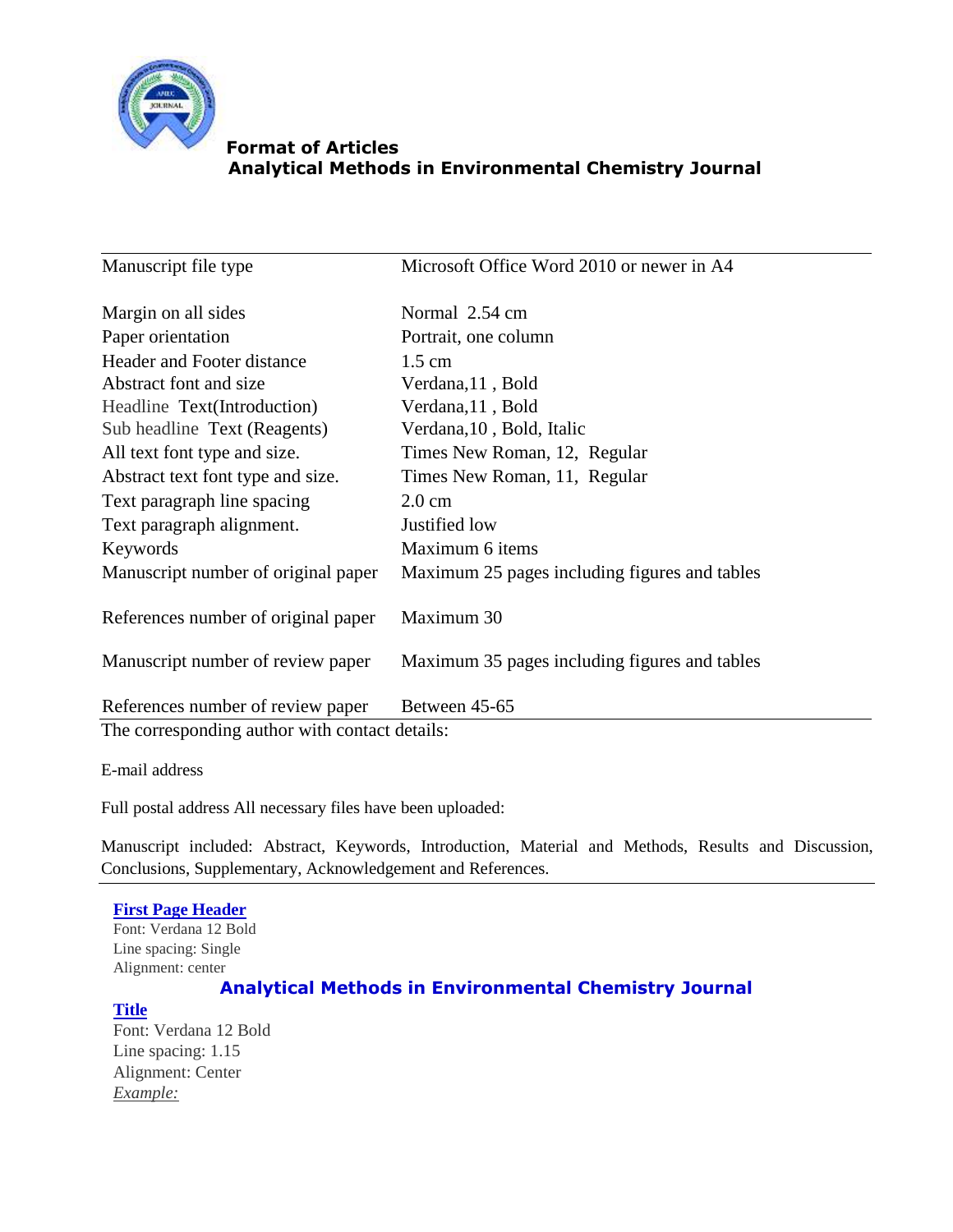

# **The evaluation of heterogeneous catalytic sorbent for benzene removal from air by solid phase gas extraction**

### **Author Names**

Font: Verdana, 10 Bold Line spacing: 1.5 Alignment: center Corresponding author: defined by asterisk sign (\*) in front of the author name (after the affiliation number) and described in the footnote area as given in the example below: *Example:*

# **H. Azizi<sup>1</sup>\*, M. Nazari<sup>2</sup> , and A. Vahid<sup>3</sup>**

### **Affiliation**

The full names of authors and academic and/or other professional affiliations of all the authors should be included on the title page. Font: Times New Roman 11. Line spacing: 1.0 Alignment: Center *Example:* <sup>1</sup> School of Public Health, Shahroud University of Medical Sciences, Shahroud, Iran

<sup>2</sup> Research Institute of Petroleum Industry, West Entrance Blvd., Olympic Village, Tehran, Iran

# **The evaluation of heterogeneous catalytic sorbent for benzene removal from air by solid phase gas extraction**

### **H. Azizi<sup>1</sup>\*, M. Nazari<sup>2</sup> , and A. Vahid<sup>3</sup>**

1 School of Public Health, Shahroud University of Medical Sciences, Shahroud, Iran

<sup>2</sup> Research Institute of Petroleum Industry, West Entrance Blvd., Olympic Village, Tehran, Iran

# **Abstract**

Font: Verdana 11 Bold Each article should be summarized in a concise and factual abstract limited to 200 words. The abstract should state briefly the purpose of the research, the principal results, and aim. Text of Manuscript: Times New Roman Font: Times New Roman 11 Line spacing: 1.5

#### **Keywords:** Maximum 6

### **Headline**

Headlines should be set in **Verdana**. An example can be like: Font: **Verdana 11 Bold** Line spacing: 2.0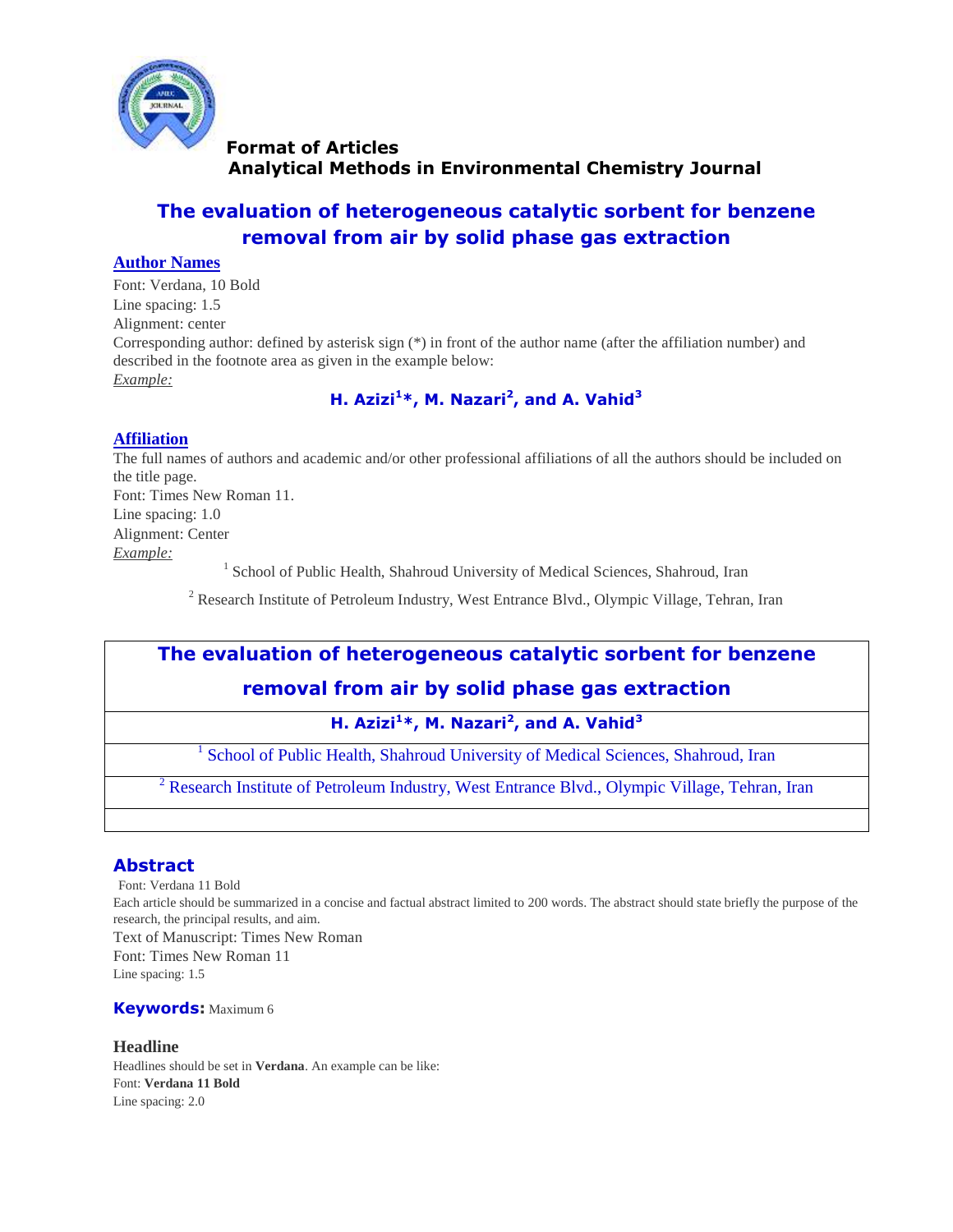

Alignment: Left Sub title: Verdana 10, Italic and Bold. Text of Manuscript: Times New Roman Font: Times New Roman 12 Line spacing: Double (2) *Example:*

 **Introduction,**  *1.* **Material and Methods,** *2.1. Reagents , 2.2., ….*

# **Equations**

All the equations should be typed using either Math Type tool or Microsoft Word Equation Editor

2010 or newer. Times New Roman

# **Illustrations**

Illustrations submitted should be clean digital files which do not infringe copyright. Digital files are

recommended for highest quality reproduction and should follow the below criteria.

300-600 dpi;

Sized to fit on journal page;

JPEG, TIFF graphic formats;

Submitted as separate files,

# **Tables and Figures**

Tables and figures must be embedded in the manuscript text. A caption must appear above each table; any footnotes should be suitably identified below the table. All units must also be included. Figures should be completely labeled with a caption given below the figure.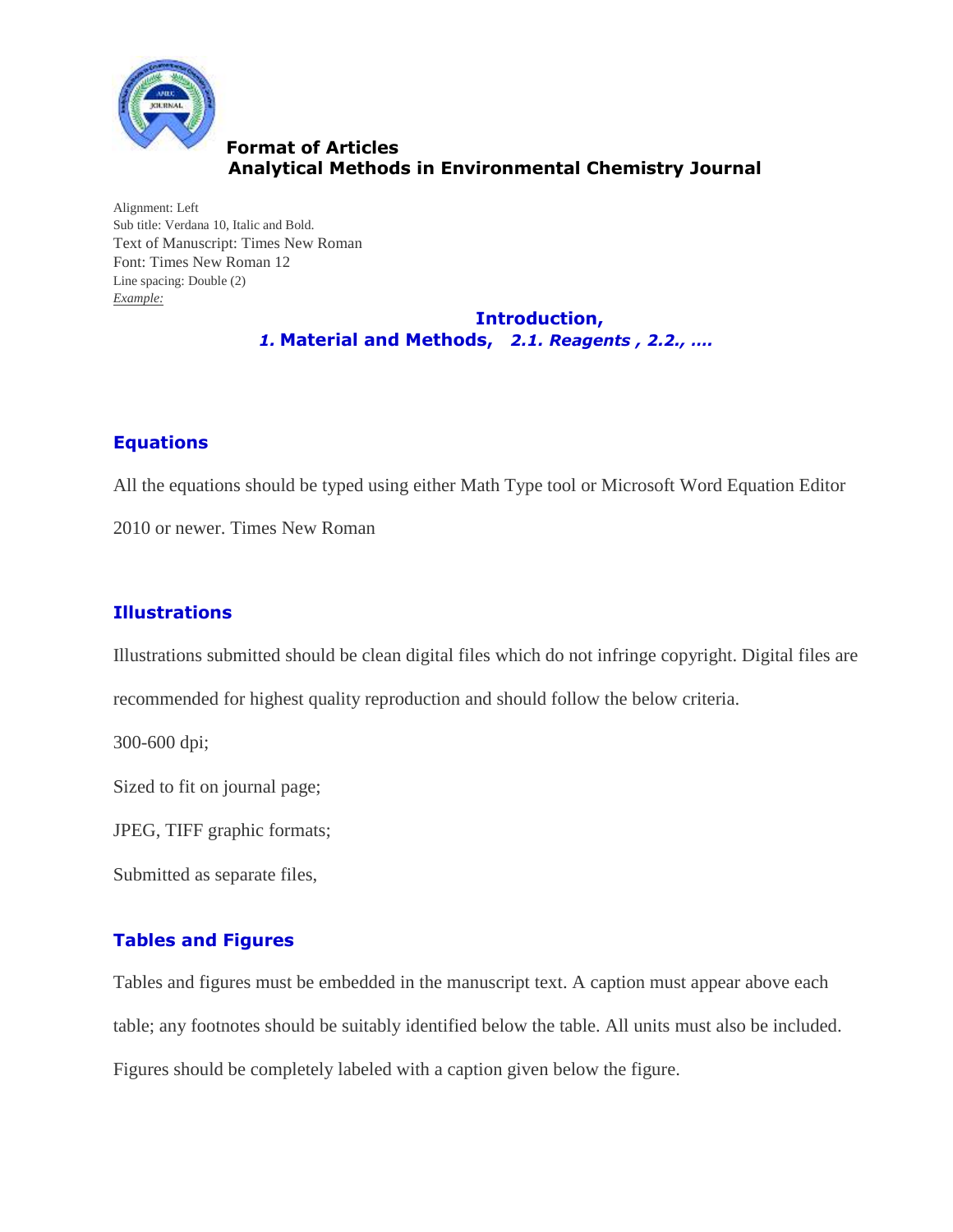

### **Table 1:----**

Table: Auto fit to window, Table Line spacing: 1.15, Alignment: Center, Table captions: Times New Roman 11.

### **Figure 1: -----**

Figure Caption Properties, Times New Roman 11, Line spacing: 1.15, Alignment: center.

# **Electronic Supplementary Material (ESM):**

Supplementary material such as applications, images and tables can be published with your article to enhance it. Submitted supplementary items are published exactly as they are received. Please submit your material together with the article and supply a concise, descriptive caption for each supplementary file. Supplementary should be placed at the end of paper preceding the Acknowledgements. Figures and tables named by Table S1 and figure S2.

# **Acknowledgements**

Acknowledgements must be mention in a separate section at the end of the article before the references and do not, therefore, include them on the title page, as a footnote to the title or otherwise. Also, List funding sources in this standard way to facilitate compliance to funder's requirements: Funding: This work was supported by the National Institutes of Health. Acknowledgements should be placed at the end of paper preceding the references.

### **References**

References are numbered consecutively in order of appearance in the text and they are identified by Arabic numerals in square brackets [1].

Times New Roman 12